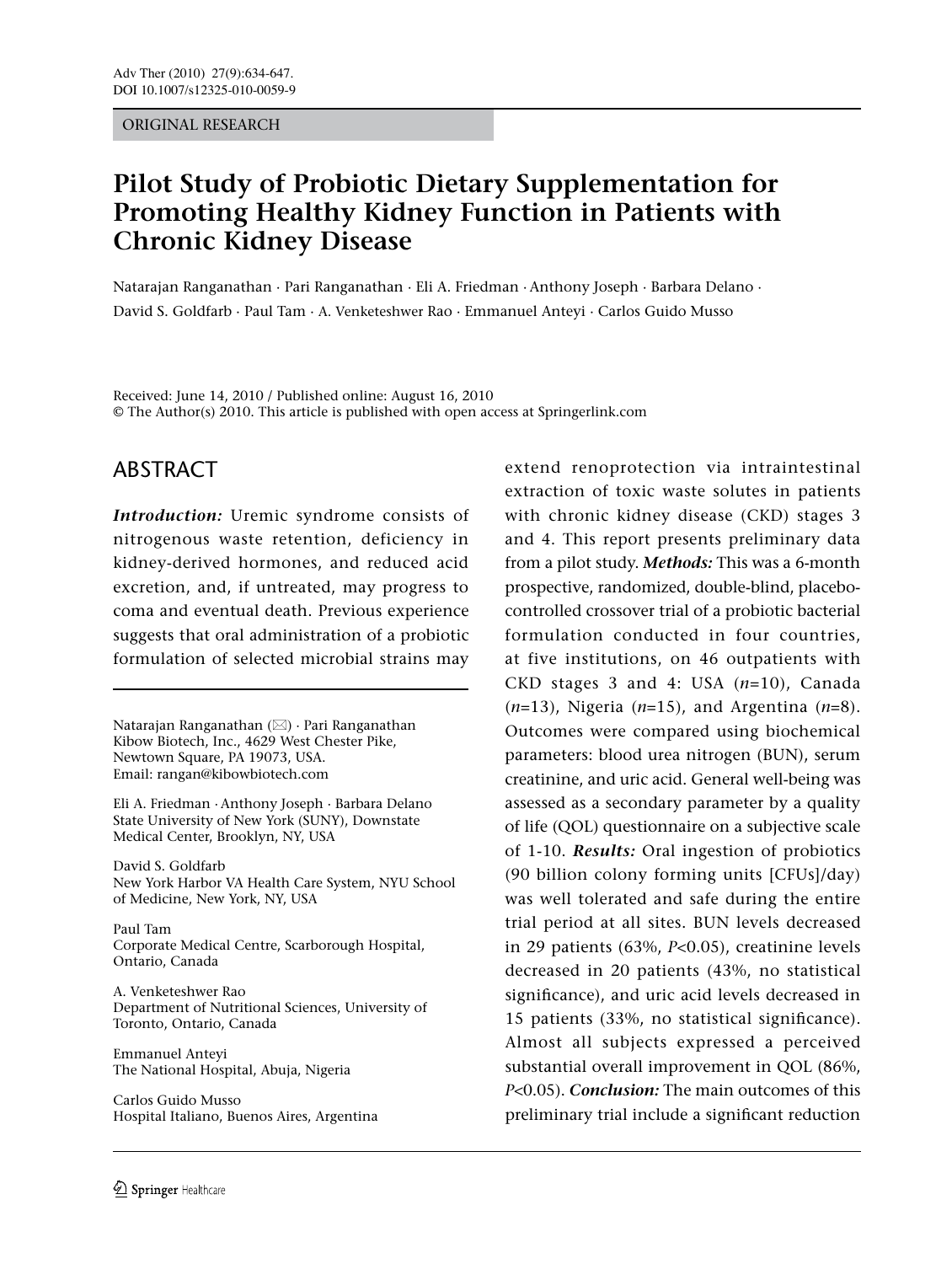of BUN, enhanced well-being, and absence of serious adverse effects, thus supporting the use of the chosen probiotic formulation for bowel-based toxic solute extraction. QOL and BUN levels showed statistically significant differences in outcome (*P*<0.05) between placebo and probiotic treatment periods at all four sites (46 patients). A major limitation of this trial is the small sample size and related inconsistencies.

**Keywords:** chronic kidney disease; disease progression; healthy kidney; probiotics; renoprotection; uremic syndrome

### INTRODUCTION

Probiotics are defined by the Food and Agriculture Organization and World Health Organization in 2002 as "live microorganisms which when administered in adequate amounts confer a health benefit on the host."1 Probiotics are increasingly appearing in functional (healthpromoting) foods, beverages, supplements, and complementary medicine. Probiotics and probiotic foods have recently become popular in the United States, even though such products have been marketed for decades in Europe and Asia. Probiotic microbes are common in dairy foods such as yogurt, kefir, cheese, and other fermented foods and have been a focus of expanding medical investigation. Although widely used for decades in food and alcoholic fermentations, only fairly recently have these microbes undergone scientific scrutiny for their purported health benefits.2 The expansion of our awareness and use of probiotics, however, has raced ahead of the scientific basis for their application.

Claims for beneficial effects of probiotics that are linked to research reports include: improving gastrointestinal tract health, enhancing the immune system, synthesizing and enhancing

the bioavailability of nutrients, reducing the symptoms of lactose intolerance, decreasing the prevalence of allergy in susceptible individuals, and reducing risks of certain cancers.3,4 The mechanisms by which probiotics exert their effects are largely unknown, but may involve modifying gut pH, antagonizing pathogens through production of antibacterial compounds, competitive exclusions of pathogens at the binding and receptor sites, competing for available nutrients, and binding of deleterious mutagens and carcinogens.<sup>5</sup>

Over the past 12 years, Kibow Biotech Inc. (Newtown Square, PA, USA) has continuously explored the potential utilization of oral sorbents and nonpathogenic probiotics as complementary medicine in chronic kidney disease (CKD). Although proof of clinical efficacy of the tangible benefits of treatment with probiotics is mounting, their prescription remains underexplored commercially. Probiotics are not yet part of the clinical arsenal for prevention and treatment of disease or maintenance of health. Thus, we have patented our proprietary product formulation known as Kibow Biotics® (KB) that is specifically targeted to metabolize and extract uremic toxins as a component of our company's "gut-based" platform technology.

Kidney disease is ranked fourth among the major diseases in the United States, afflicting over 20 million people and growing at 8% annually.6 Worldwide, the number of patients with CKD is rising and it is now being recognized as a major public health concern that is threatening to reach epidemic proportions over the next decade.<sup>7</sup> Existing worldwide statistical data on the incidence and prevalence of kidney disease and kidney failure, the resulting mortality, the high cost of treatment, and associated socioeconomic and political consequences present a compelling and urgent need for an effective alternative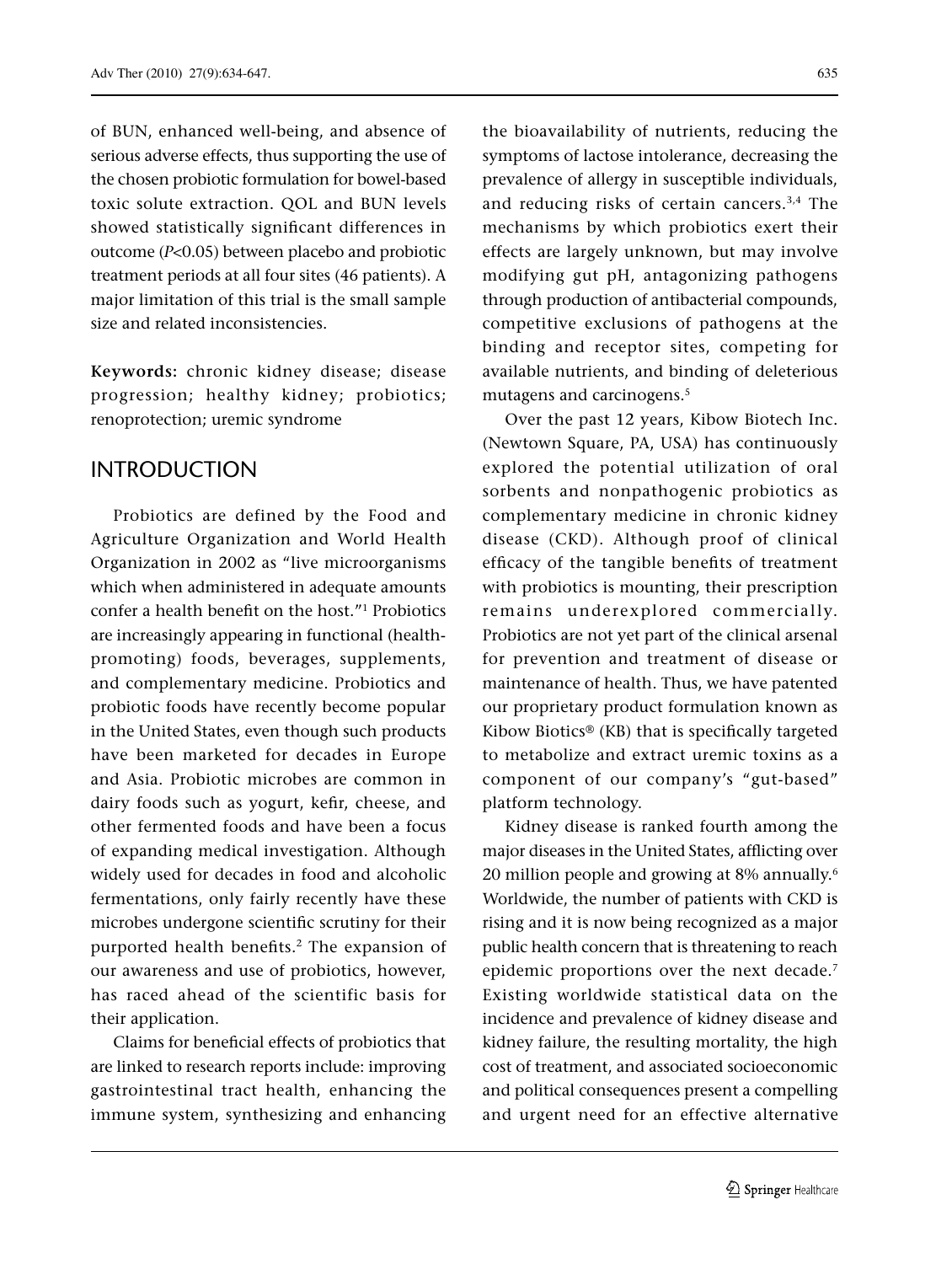adjunct treatment modality to be available to the global kidney patient population.

Uremic syndrome is said to consist of nitrogenous waste retention, deficiency in kidneyderived hormones such as erythropoietin and vitamin D (anemia and renal osteodystrophy), and reduced acid excretion (acidosis).8 Untreated uremia may progress to coma and eventual death. Previous in-vitro and in-vivo investigations undertaken by Kibow Biotech in recent years suggest that oral administration of a probiotic formulation comprised of selected microbial strains may extend renoprotection via intraintestinal extraction of toxic solutes in patients with CKD stages 3 and 4.9 This report presents some preliminary data from a pilot study involving 46 patients at five sites in four countries: Argentina, Canada, Nigeria, and USA (two sites).

The human intestinal microflora is complex with total counts of  $10^{11}$ - $10^{12}$  colony-forming units (CFU) per gram of stool.<sup>10</sup>Among this vast number of organisms are at least 400 species of anaerobes and many facultative organisms, within which are several species of *Lactobacilli* and *Bifidobacterium.*11 Intestinal microflora comprises a highly active society of organisms, possessing a diverse complex of enzymes that perform extremely varied functions, both beneficial and detrimental. The delicate yet critical balance is maintained among this enormous bacterial population that plays an important role in maintaining not only intestinal health, but also the overall health of the host. Up to 80% of the body's immune system is localized in the gastrointestinal tract, indicating enormous chemical activity occurring in the intestine.<sup>12</sup> The bowel proffers unique opportunity to: (1) modulate immune responsiveness; (2) prevent or treat diseases arising in this organ; and (3) remove or modify uremic toxins in a therapeutic regimen. In

this regard, uremic toxins constitute over 100 different metabolites, most of which diffuse into the bowel as a result of the kidney's inability to filter these waste metabolites. The mean distribution of some important uremic solutes diffusing into the bowel are shown in Table 1.<sup>13</sup>

Probiotics are viable organisms and supportive substances that improve intestinal microbial balance, such as *Lactobacillus acidophilus* and bioactive proteins.14 These and other bioactive proteins have been shown to possess many biological activities (eg, insulin, whey protein, and various enzymes). Empirical evidence accumulated over many years links the use of fermented dairy products such as yogurt and milk to the promotion and maintenance of poorly defined intestinal health. The ability of *L. acidophilus* to help prevent pathogenic bacteria from proliferating and healthy bacteria from becoming toxic is well documented.15-20 When the proper strain is chosen, it may help to maintain a population equilibrium, or balance between the different forms of microorganisms curtailing their potential overgrowth and pathogenicity.21-25 *Bifidobacterium* is another probiotic organism that occurs naturally in the human intestine, with *Bifidobacterium infantis* being the first flora to colonize the intestines of breast-fed newborns. Research studies have documented several beneficial effects of bifidobacteria when given to infants, such as its effectiveness against a specific strain of

Table 1. Mean distribution of some uremic solutes  $(mg/100 \text{ mL})$ .<sup>13</sup>

| Solute     | Gastric | Bile | Intestinal |
|------------|---------|------|------------|
| Urea       | 75      | 107  | 92         |
| Phenols    | 00      | 87   | 218        |
| Creatinine | 33      | 34   | 35         |
| Uric acid  | 42      | 32   | 32         |
| Guanidines | 00      | 26   | 35         |
| Indican    | 00      | 32   | 58         |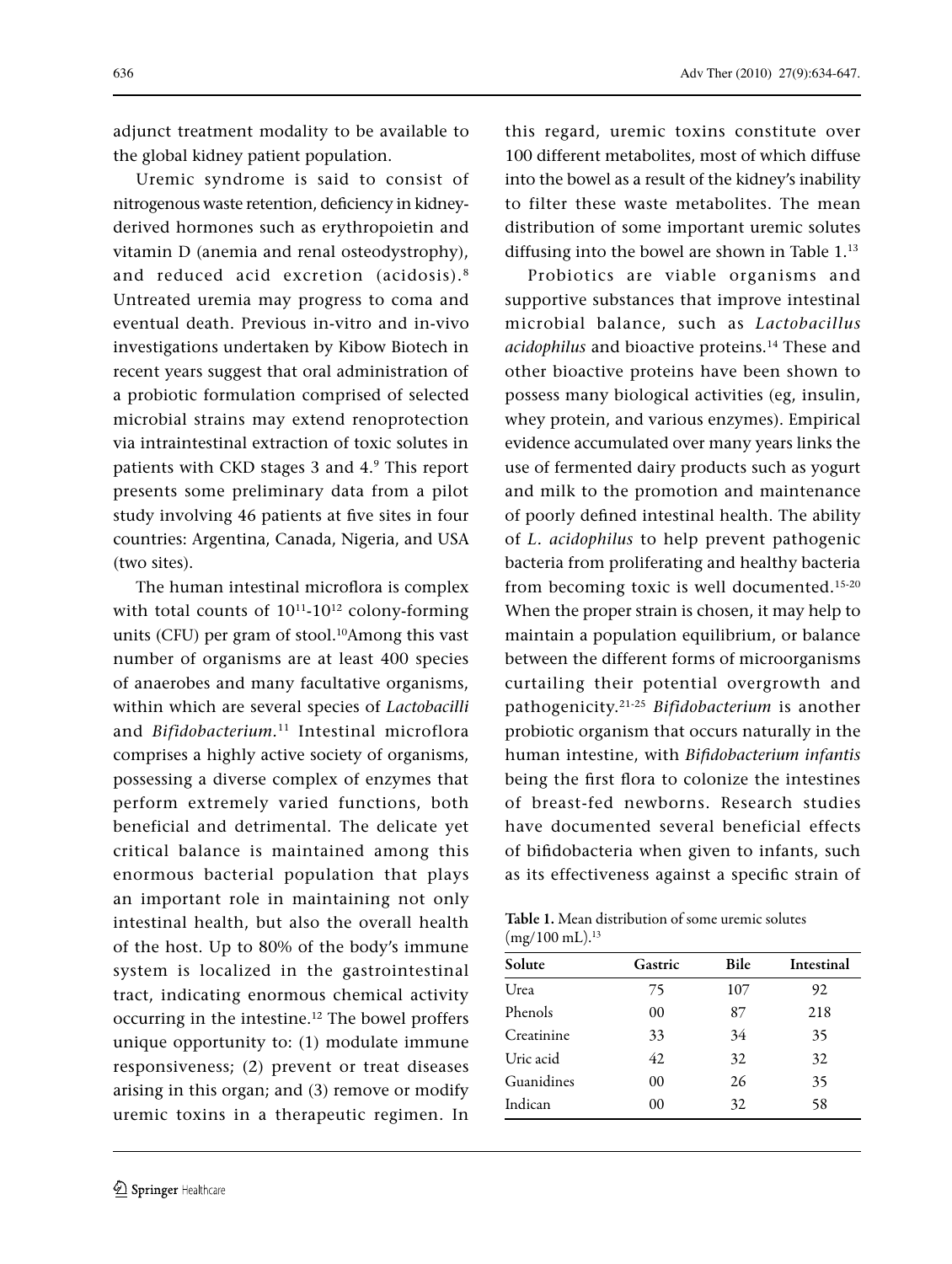enteropathogenic *Escherichia coli*, 26 prevention of enteric infections, $27$  and decreasing the growth of *Candida albicans*. 28,29 It is believed that *Lactobacillus* and *Bifidobacterium*30 species help maintain the proper balance between the different forms of microorganisms in the intestine. They produce organic acids that may reduce pH in microenvironments of the gastrointestinal tract, and thereby inhibit acidsensitive bacteria, including enteric pathogenic species. Lactobacilli, which frequently are more acid-tolerant than other organisms, produce lactic acid and hydrogen peroxide, and some species possibly acetic and benzoic acids.<sup>31</sup> Acids produced by bifidobacteria include shortchain fatty acids such as acetic, propionic, and butyric acids, as well as lactic and formic acids.32,33 At optimal pH values they exert several inhibitory influences on bacterial cell growth.34,35 The most abundant short-chain fatty acid produced by bifidobacteria is acetic acid, which exerts a wide range of antimicrobial activity against yeasts and molds as well as other pathogenic bacteria.

In addition to lactic and other acids, lactobacilli have the capacity to secrete numerous metabolites or endotoxins that kill pathogenic bacteria.36-40 A variety of antibacterial or anti-yeast substances have been isolated such as lactocidin, lactobicillin, lactobreven, and acidolin.33,34,36,40 Some benefit may be obtained through the administration of strains known to produce these agents as a part of their life cycle.<sup>40</sup>

Bacterial species that have traditionally been regarded as safe have been used in probiotics; the main strains employed include lactic acid bacteria (LAB) and bifidobacteria that inhabit the intestinal tracts of humans and animals. LAB in fermenting food have a long history of safe use. LAB such as *Lactobacillus* and *Enterococcus* are consumed daily. *L. acidophilus* 

has been safely used for more than 70 years. Some strains of *Streptococcus* and *Enterococcus* show the properties of LAB. *L. acidophilus* NCFMTM strain (Danisco Inc., Madison, WI, USA) has been employed for eradication of small bowel bacterial overgrowth in dialysis patients.<sup>41</sup> Likewise, several strains of *Bifidobacterium* are extensively prescribed for patients with kidney failure in Japan (mainly targeted for removal of phenol, indole, and related aromatic metabolic uremic toxins)<sup>42</sup> and many such over-the-counter products are available in several countries as components of infant formulas and dietary supplement products. There is indeed a growing consensus on the beneficial effects of bifidobacteria in human health.

*Streptococcus thermophilus* (a high urease or urease utilizing microbe) is mainly present in fermented foods, particularly various yogurts and its derivative products. Many investigators have studied the therapeutic and preventive effects of yogurt and LAB, which are commonly used in yogurt production, on diseases such as cancer, infection, gastrointestinal disorders, and asthma.43 Because the immune system is an important contributor to all of these diseases, an immunostimulatory effect of yogurt has been proposed and investigated by using mainly animal models and, occasionally, human subjects. Although the results of these studies, in general, support the notion that yogurt has immunostimulatory effects, problems with study design, lack of appropriate controls, inappropriate route of administration, sole use of in vitro indicators of the immune response, and short duration of most of the studies limit the interpretation of the results and the conclusions drawn from them. Nevertheless, these studies provide a strong rationale for the hypothesis that increased yogurt consumption, particularly in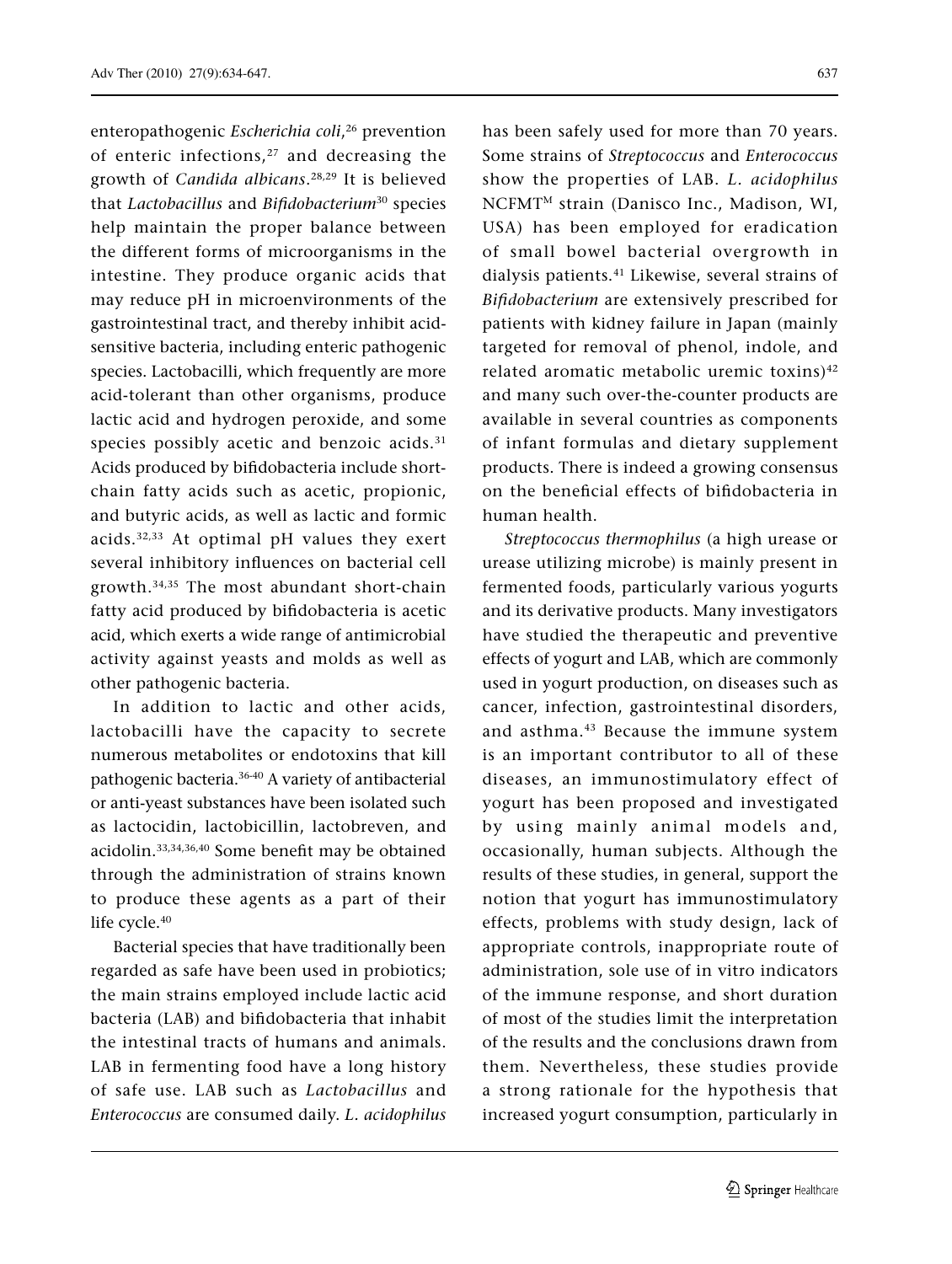immunocompromised populations such as the elderly, may enhance the immune response, which would in turn increase resistance to immune-related diseases. This hypothesis, however, needs to be substantiated by welldesigned, randomized, double-blind, placebocontrolled human studies of an adequate duration in which several in-vivo and in-vitro indexes of peripheral and gut-associated immune responses are tested.

We hypothesized that oral administration of a probiotic formulation of selected microbial strains will have a stabilizing and beneficial effect on the quality of life (QOL) and may extend renoprotection via intraintestinal extraction of toxic solutes in patients with CKD stages 3 and 4. This report presents preliminary data from a pilot study.

## METHODS

This was a 6-month prospective, randomized, double-blind, placebo-controlled, crossover trial of probiotic bacteria conducted in four countries, at five institutions, on 46 outpatients with CKD stages 3 and 4: USA (*n*=10), Canada (*n*=13), Nigeria (*n*=15), and Argentina (*n*=8). Hospital Juarez in Mexico City was also an institutional review board (IRB)-approved site; however, due to problems relating to the import of the study product, the study could not be carried out at this site. Primary measures included hematological, biochemical, and fecal (only at the Canadian site) variables. Outcomes were compared using biochemical parameters: blood urea nitrogen (BUN), serum creatinine, and uric acid. General well-being was assessed as a secondary parameter by a customized QOL questionnaire on a subjective scale of 1-10, rather than the generally used SF36 form, which was not used due to resource and time constraints.

### **General Regulatory Overview**

This pilot study (NCT00760162) was approved by the Canadian Ethics Review Board (Optimum Clinical Research, Inc., Oshawa, ON, Canada) on February 28, 2007. Likewise, IRB approvals were obtained through the respective hospitals for the other study sites. It is an exploratory evaluation of an orally ingested proprietary probiotic formulation intended as a dietary supplement in the field of complementary and alternative medicine. Natarajan Ranganathan was responsible for interpreting the data (except the fecal analysis investigations) and writing the report. The fecal analysis data were analyzed, interpreted, and compiled by Venkat Rao, PhD (University of Toronto, Ontario, Canada). The study was performed from July 2007 to August 2009.

### **Inclusion and Exclusion Criteria**

Patients were recruited between July 2007 and January 2009. Those patients who satisfied the following criteria were offered enrollment in the study: (1) age 18-75 years; (2) CKD stage 3 or 4; and (3) serum creatinine  $>2.5$  mg/dL. CKD subjects were used in this study based on the hypothesis that their abnormal gut flora would make it more likely to see a dietary supplement utility in a small number of subjects. The following exclusion criteria were used: (1) pregnant or nursing women; (2) antibiotic treatment at the time of screening or within 14 days before screening; (3) refusal to sign the informed consent form; (4) active dependency on drugs or alcohol; (5) HIV/ AIDS/liver disease; (6) any medical, psychiatric, debilitating disease/disorder or social condition that in the judgment of the investigator would interfere with or serve as a contraindication to adherence to the study protocol or ability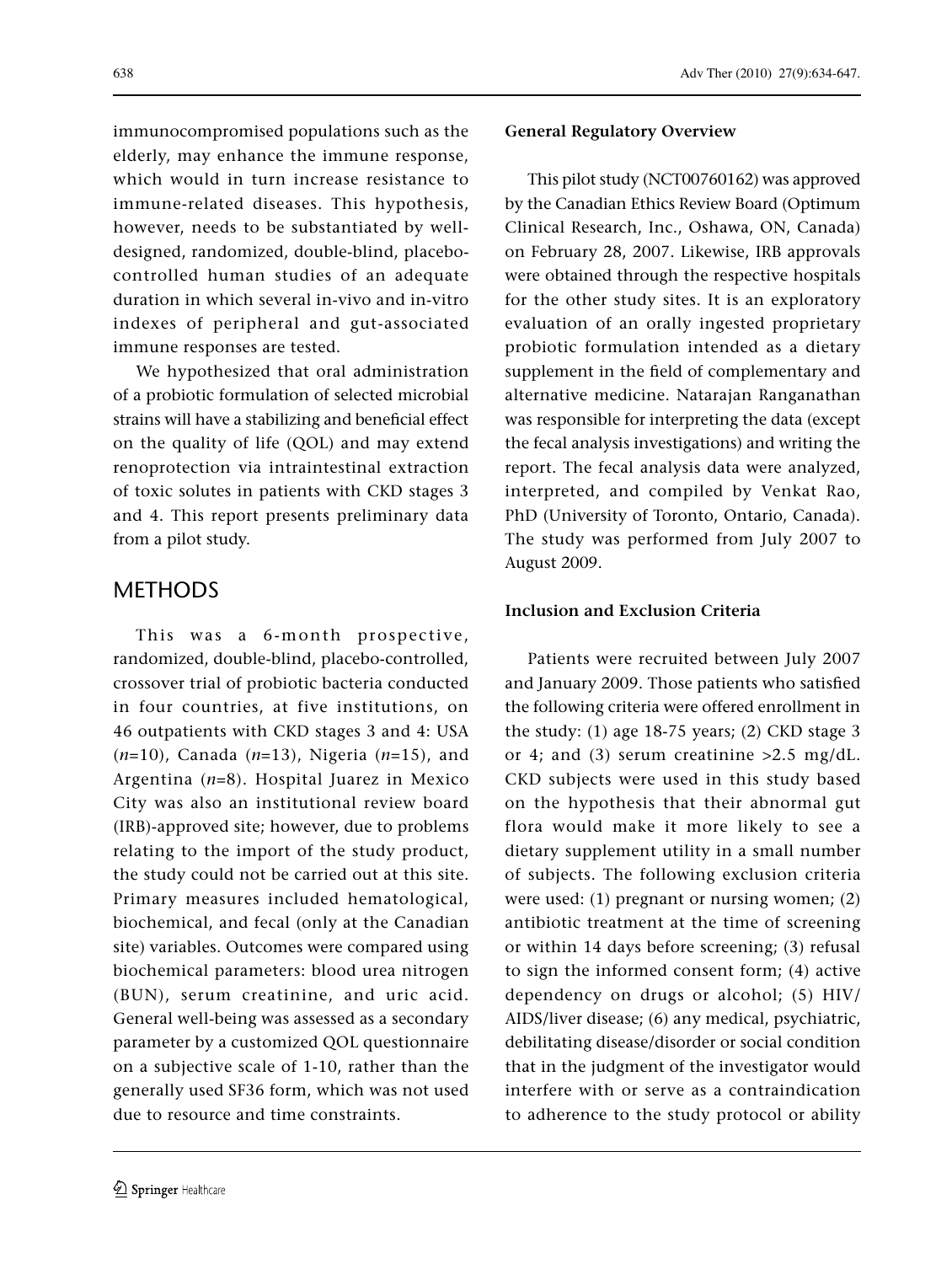#### **Study Design**

A pilot-scale, randomized, double-blind, placebo-controlled crossover clinical study was designed. Once the eligibility criteria had been met, the patients were randomized into two study arms: Group A and Group B.

- 1. Group A received the placebo; Group B received probiotic bacteria in the formulation, KB.
- 2. After 3 months, the crossover was made.
- 3. Group A then received probiotic bacteria; Group B then received the placebo.

This study design was chosen in an outpatient setting so that each patient himself/herself was considered a control subject in both arms of the study, ie, each patient acted as his or her own control (Figure 1).

#### *Recruitment*

After a potentially eligible patient was identified according to the inclusion and exclusion criteria, informed consent was obtained and the patient was screened. The following assessments were conducted: medical history, documentation of disease/disorder, physical examination/clinical assessment, measurement of biochemical markers (serum creatinine, BUN), urinalysis and calculated urine protein-to-creatinine ratio, ammonia, alanine aminotransferase, C-reactive protein, ultrasonography of kidneys, ureters, bladder, pregnancy test (if applicable), and HIV test. The patient was also randomly assigned to begin in one of the two study arms (A or B), dietary advice was given, and the study product/ placebo was dispensed along with a patient diary card.

#### *Treatment Period*

Patients were periodically examined every month at both 3-month periods. Physical examination and complete laboratory testing were performed at each visit. The following tests were included: blood biochemistry, hematology, liver function and urine protein to creatinine ratio, alanine aminotransferase, C-reactive protein, ammonia, adherence, and QOL assessment based on the patient diary card. In the case of Canada, fecal samples were also collected at the beginning, the middle-crossover (3 months), and the end (6 months) of the study. $9$  Study product/ placebo for the subsequent period was dispensed at each visit. No washout period was considered because of the crossover design of this study. Any residual effect of either the treatment or placebo would have been negated as the data were evaluated from the difference between third- and sixth-

#### Figure 1. Clinical study design. KB=Kibow Biotics.

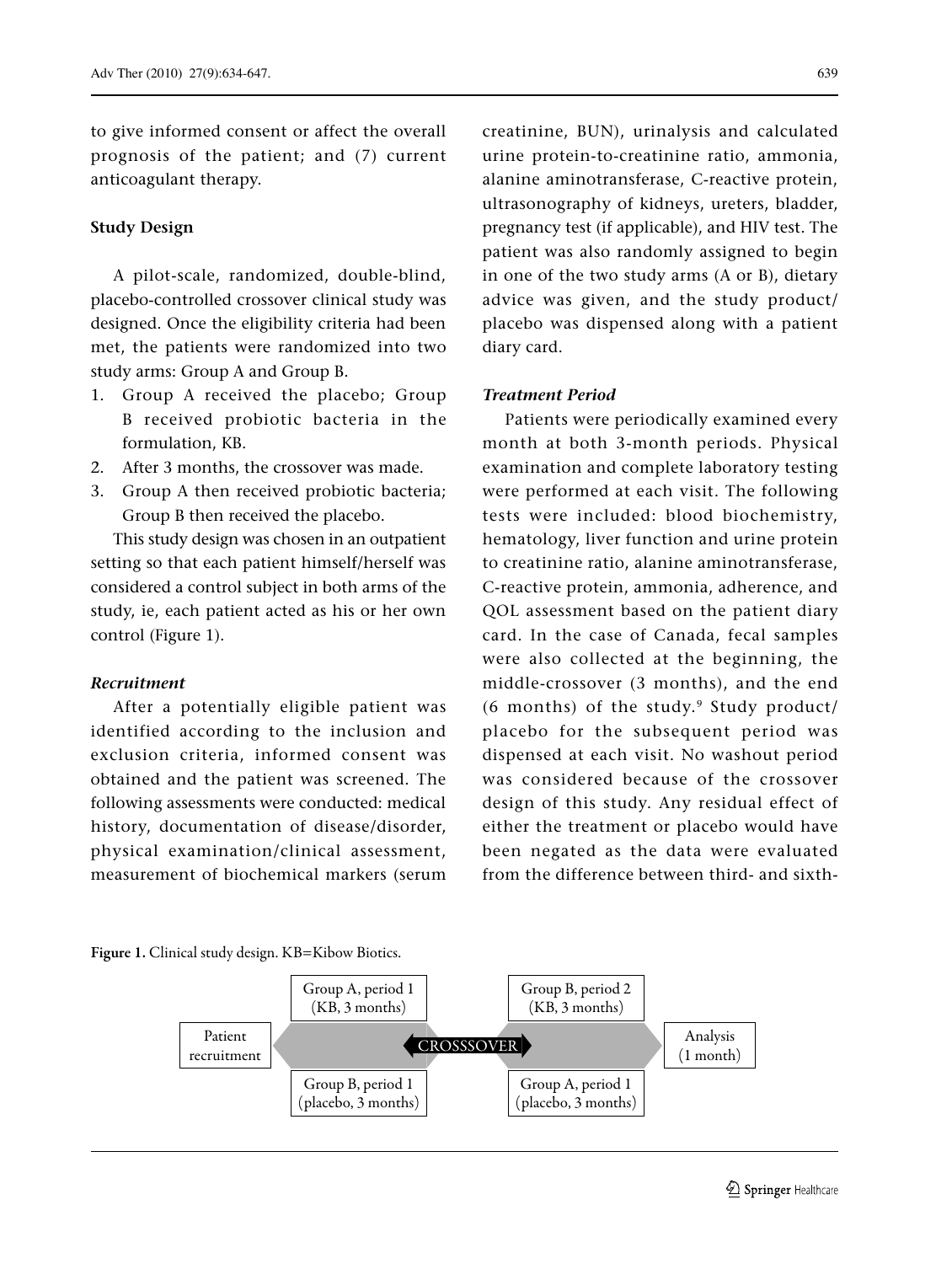month data monitoring with placebo against KB product interventional time.

### **Study Product**

KB is formulated with food grade, grampositive bacteria. Each enteric-coated (for targeted ileo-cecal delivery) size 1 gel capsule contains a mix of *L. acidophilus* KB27, *B. longum* KB31, and *S. thermophilus* KB19, for a total of  $1.5\times10^{10}$  CFU. Two capsules were administered three times daily with meals (breakfast, lunch, and dinner), for a daily dose of  $9\times10^{10}$  CFU. A normal healthy bowel contains 1-2 kg of microbes and these are present as several hundred trillion CFU. Therefore, consumption of 90 billion CFU per day is clinically safe and can be compared with oral consumption of 400-500 mg of common active pharmaceuticallike ingredients available as over-the-counter products. The placebo was composed of wheat germ plus psyllium husks. It was also matched in color, size, visual look, and enteric coating identical to the interventional product.

At the beginning of the first 3-month treatment period, patients were randomly and arbitrarily assigned to group A or B and provided capsules containing either placebo or KB probiotic formulation (90 billion CFU/day, 15 billion/gel cap, 2 caps ×3/day). This was followed by crossover and the second 3-month treatment period.

### **Laboratory Methods**

### *Biochemistry and Hematology*

Complete blood counts, serum biochemical testing, and urine protein and creatinine (critical for creatinine is >650 µmol/L) measurements were performed by Gamma-Dynacare Inc. laboratory exclusively in Brampton, Ontario, Canada. At all other

sites, blood analysis and biochemical testing were performed at their respective hospital's clinical lab. Hence, this certainly creates comparative variation in data analysis, as the increase or decrease of the biochemical parameters is dependent on the coefficient of variation (CV) of each lab methodology at each respective study site. No attempts were made to normalize or standardize the accurate performance of the study among the various four sites. The conversion of serum creatinine level to estimated glomerular filtration rate data was not considered important, as this study was a short-term 6-month study. It was also too short of a trial period to rely or interpret the estimated glomerular filtration rate data.

### *Fecal Analysis*

Fecal analysis (only done at the Canadian site) was performed at the microbial labs, Division of Nutrition, University of Toronto, Canada. All of the enrolled patients voluntarily consented for collecting their own fecal specimen for analysis. Each patient was given a stool collection kit consisting of a collection bowl, a plastic toilet insert, and plastic bags for fecal sample collection. Special syringes with tips removed for the purpose of fecal sampling, preweighed specimen vials containing appropriate media for microbiological enumeration and styrofoam containers with dry ice were also provided. Immediately following defecation, subjects were instructed to use a syringe to transfer 1-2 g of fecal material into two separate vials, mix thoroughly, place them into the dry ice container, and later transport it to the laboratory for analysis. Subjects were trained in the process of fecal collection by a technician. Fecal collection analysis was done by all 13 patients at the end of the second-, fourth-, and sixth-month time periods. At the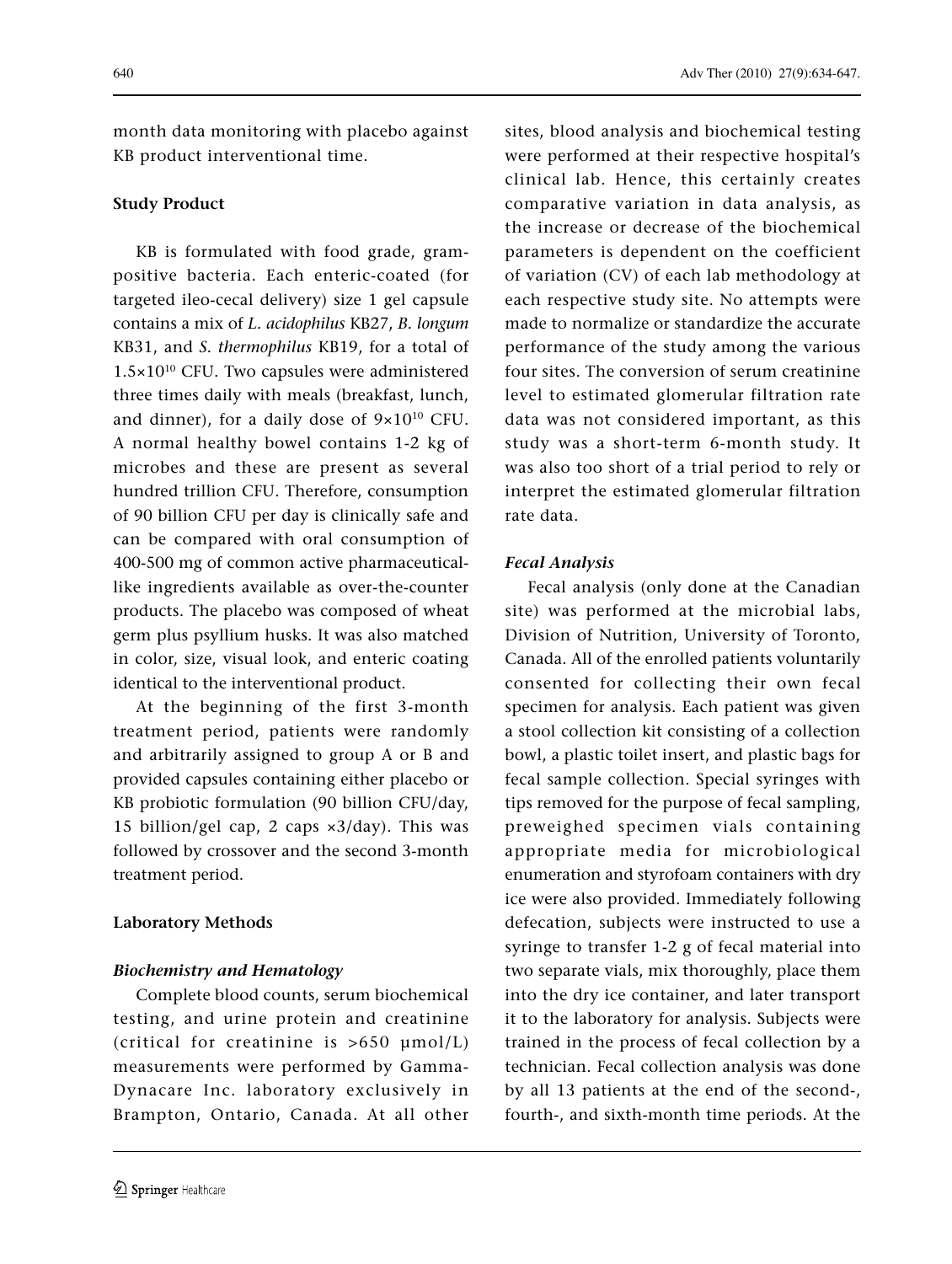time of analysis, fecal samples were thawed, mixed, and aliquots were taken for dilution. Measurements were made of fecal pH (using a pH meter) and microbial counts. Fecal samples were collected according to the prescribed protocol and analyzed for total aerobes, total anaerobes, bifidobacteria, *Lactobacillus*, *Streptococcus*, and pH.

#### *Quality of Life*

Patients were asked to rate their QOL on a scale of 1-10, which was coded as follows: 1, 2=very poor; 3, 4=poor; 5, 6=average; 7, 8=good; and 9, 10=very good.

#### **Statistical Methods**

Differences in average levels of creatinine, uric acid, and BUN between the placebo and the treatment periods were evaluated using analysis of variance and Student *t*-test. Differences in average change of QOL ratings between the placebo and the treatment periods were also evaluated. SPSS v.17.0 software was used to perform the tests and determine significance. Results were considered significant for *P*≤0.05 (95% CI).

### RESULTS

Oral ingestion of probiotics (90 billion CFUs/ day) was well tolerated and safe during the entire trial period at all sites. Of the 62 subjects enrolled (all four sites combined), 46 completed the study, with the rest being lost to follow-up (74% completion rate). A summary of patient demographic data and the average levels of the primary biochemical parameters by study period are presented for each study site in Table 2. Across all four sites, patients' age ranged between 21 and 76 (median age 57 years), males (31) outnumbered females (15), and 19 patients were diabetic. Other primary diseases included hypertension, polycystic kidney disease, and glomerulonephritis, as well as some cases of unknown etiology.

While a host of biochemical parameters were measured, this study focused primarily on creatinine, uric acid, and BUN. Blood was drawn from each patient at every monthly visit. In comparison with the placebo period, BUN levels were lower during the KB treatment period in 29 patients (63%, *P*<0.05), creatinine levels were lower in 20 patients (43%, no statistical significance), and uric acid levels

|             | Average age, | Age   |   | Sex            |                | D/ND |           | Creatinine (range) |          |            | Uric acid (range) |           |                         | BUN (range) |            |
|-------------|--------------|-------|---|----------------|----------------|------|-----------|--------------------|----------|------------|-------------------|-----------|-------------------------|-------------|------------|
|             | years        | group | M | F              | D              | ND   | <b>KB</b> | PL                 | $KB-PL$  | <b>KB</b>  | PL                | KB-PL     | KB                      | PL          | KB-PL      |
| USA, $n=10$ | 64.3         | 40-76 | 7 | 3              |                | 3    | 278.9     | 284.0              | 47.2     | 508.3      | 510.9             | 90.3      | 18.7                    | 19.3        | 2.3        |
|             |              |       |   |                |                |      | (186)     | (186)              | (–111    | (323)      | (351              | $(-214)$  | (10.5)                  | (9.5)       | $(-4.2)$   |
|             |              |       |   |                |                |      | to 357)   | to 357)            | to $49)$ | to $672$ ) | to $639$          | to $89)$  | to $32.3$ to $32.3$     |             | to $3.2$ ) |
| Canada,     | 53.7         | 40-70 | 9 | 4              | $\overline{2}$ | 11   | 422.6     | 428.8              | 85.9     | 524.8      | 499.6             | 47.8      | 23.1                    | 25.2        | 3.6        |
| $n=13$      |              |       |   |                |                |      | (217)     | (218)              | $(-137)$ | (325)      | (375)             | $(-35)$   | (15.7)                  | (14.5)      | $(-8.5)$   |
|             |              |       |   |                |                |      | to 783)   | to 729)            | to $153$ | to 748)    | to $692)$         | to $140$  | to $(43.8)$ to $(38.1)$ |             | to 5.7     |
| Argentina,  | 57.5         | 21-74 | 6 | $\mathfrak{2}$ | 4              | 4    | 312.0     | 314.4              | 20.7     | 465.9      | 457.9             | 62.2      | 41.0                    | 43.8        | 9.4        |
| $n=8$       |              |       |   |                |                |      | (254)     | (236)              | $(-35)$  | (389)      | (335)             | $(-56)$   | (28.9)                  | (27.7)      | $(-21.5)$  |
|             |              |       |   |                |                |      | to $461)$ | to $(439)$         | to $22)$ | to $593)$  | to $547$ )        | to $111)$ | to $(65.1)$ to $(86.6)$ |             | to $5.6$   |
| Nigeria,    | 49.8         | 28-68 | 9 | 6              | 6              | 9    | 472.9     | 571.2              | 235.1    | 543.7      | 523.4             | 77.9      | 18.7                    | 21.3        | 8.9        |
| $n=15$      |              |       |   |                |                |      | (143      | (135)              | $(-643)$ | (432)      | (438)             | (–119     | (8.5)                   | (7.3)       | $(-29.1)$  |
|             |              |       |   |                |                |      |           | to 1534) to 2178)  | to $120$ | to 724)    | to $630$          | to 159)   | to $(43.1)$ to $(57.4)$ |             | to $(4.9)$ |

Table 2. Cumulative average levels by treatment period at all four sites (biochemical parameters expressed in µmol/L).

BUN=blood urea nitrogen; D=diabetic; F=female; KB=Kibow Biotics; M=male; ND=nondiabetic; PL=placebo.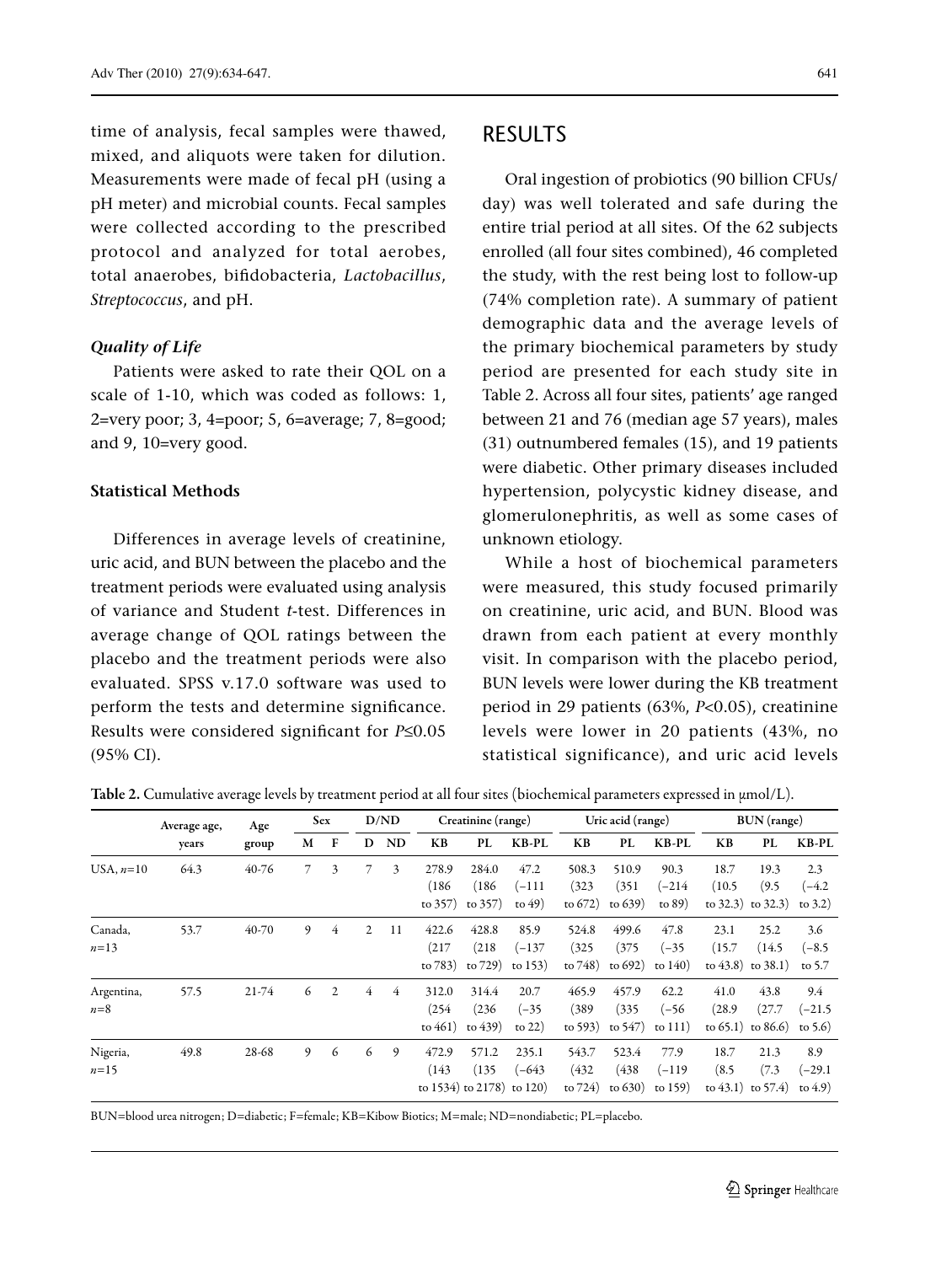were lower in 15 patients (33%, no statistical significance). Please refer to Tables 3 and 4 for statistical analysis on these data and also details of respective standard deviation and relevant parameters.

Most subjects (85%, *P*<0.05; Tables 5 and 6) expressed a substantially higher perceived QOL during the KB treatment period (87% of ratings "good" [52%] or "very good" [35%], 11% "average," and 2% "poor"), in comparison with the placebo period (4% of ratings "very good," 50% "good," 37% "average," 7% "poor," and 2% "very poor"). Mild physical complaints, including bloating, flatulence, and diarrhea, were observed in 10 of the study patients. These symptoms were noticed only during the first 3 weeks of administration of probiotics and did not recur. Table 7 shows a summary of patients' improvements across all parameters measured.

Of 62 patients enrolled at all sites, 16 were lost to follow-up without suitable explanation. No patient withdrew because of objection to or adverse reaction after being fed bacterial microorganisms (probiotics). It is possible that some patients withdrew due to disappointment over not experiencing any immediate benefit from the trial product. In addition, most of the enrolled patients were already under different medications for their CKD conditions. As such, consuming additional trial products and not experiencing immediate drug-like effect might have prevented them from continuing their monthly visits during the study period. The number of patients who dropped out from each location were: USA (three), Argentina (five), Canada (three), and Nigeria (five). In all study sites, we also observed some increased levels of one or more biochemical markers with placebo and/or KB treatment periods. This could possibly be attributed to varied reasons such as dietary, fluid retention, or other unknown CKD symptoms or its disease progression status.

|        |               | Mean     | n  | <b>SD</b> | <b>SEM</b> | Pair correlation | Significance |
|--------|---------------|----------|----|-----------|------------|------------------|--------------|
| Pair 1 | Creatinine KB | 388.5217 | 46 | 229.84620 | 33.88897   |                  |              |
|        | Creatinine PL | 414.0435 | 46 | 342.33615 | 50.47471   | 0.949            | 0.000        |
| Pair 2 | Uric acid KB  | 517.1304 | 46 | 99.43029  | 14.66020   |                  |              |
|        | Uric acid PL  | 504.5217 | 46 | 73.90557  | 10.89678   | 0.711            | 0.000        |
| Pair 3 | <b>BUNKB</b>  | 23.8217  | 46 | 12.01205  | 1.77108    |                  |              |
|        | <b>BUNPL</b>  | 25.8870  | 46 | 15.14002  | 2.23227    | 0.908            | 0.000        |

Table 3. Paired samples statistics based on average levels (across all sites).

BUN=blood urea nitrogen; KB=Kibow Biotics; PL=placebo; SEM=standard error mean.

| <b>Table 4.</b> Paired samples test of difference (across all sites). |  |  |
|-----------------------------------------------------------------------|--|--|
|-----------------------------------------------------------------------|--|--|

|        |                               |             |           |            | 95% CI     |          |          | Significance |              |
|--------|-------------------------------|-------------|-----------|------------|------------|----------|----------|--------------|--------------|
|        | Paired differences            | Mean        | <b>SD</b> | <b>SEM</b> | Lower      | Upper    |          | $df^*$       | $(2-tailed)$ |
| Pair 1 | Creatinine KB – Creatinine PL | $-25.52174$ | 143,54600 | 21.16470   | -68.14964  | 17.10616 | $-1.206$ | 45           | 0.234        |
| Pair 2 | Uric acid KB – Uric acid PL   | 12.60870    | 69.99634  | 10.32040   | $-8.17765$ | 33.39504 | 1.222    | 45           | 0.228        |
| Pair 3 | BUN KB – BUN PL               | $-2.06522$  | 6.58723   | 0.97123    | $-4.02138$ | 0.10905  | $-2.126$ | 45           | 0.039        |

\*Degrees of freedom.

BUN=blood urea nitrogen; KB=Kibow Biotics; PL=placebo; SEM=standard error mean.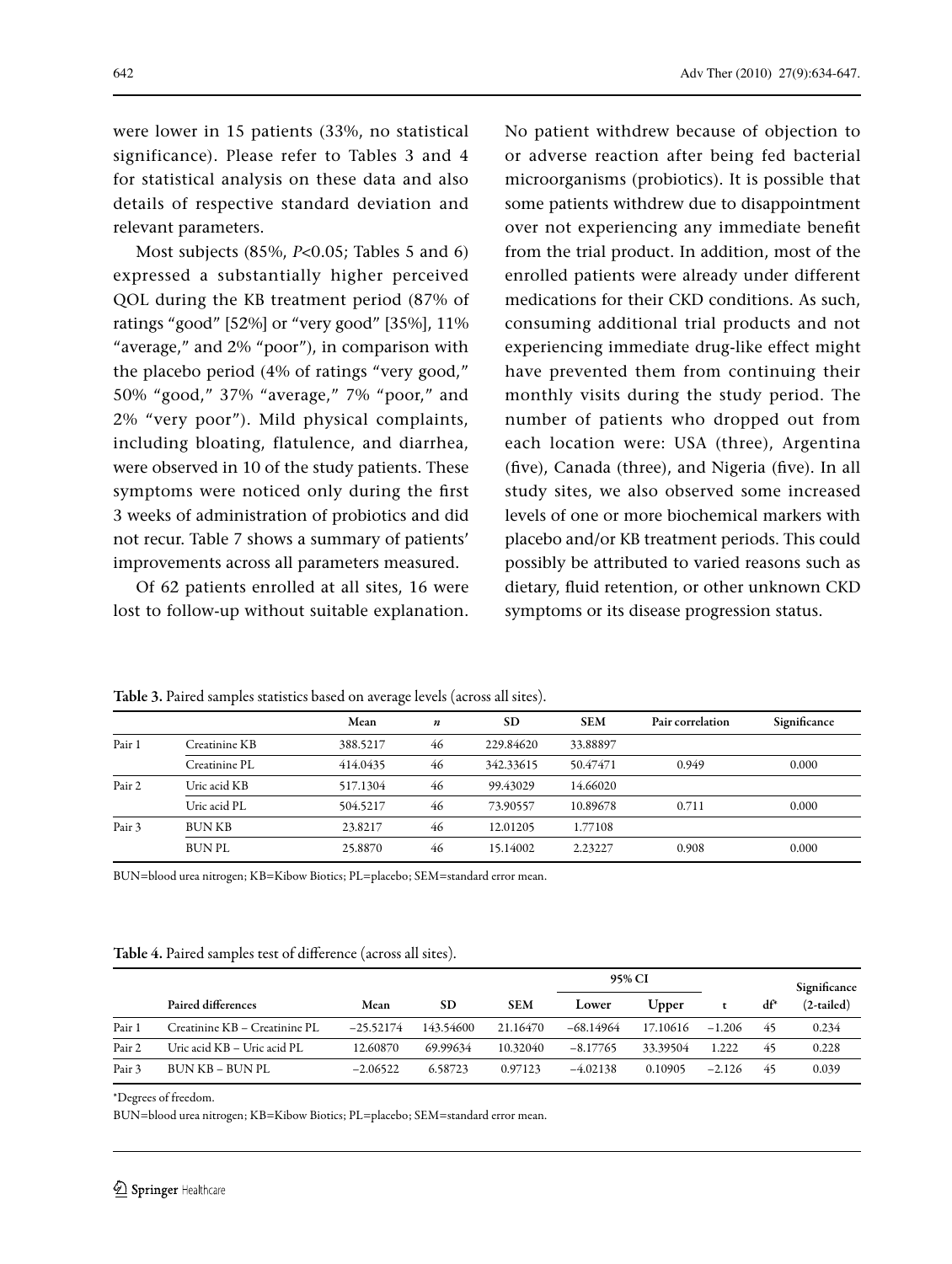| Pt.            |                  |                | Canada<br>Argentina<br>Nigeria |        |             |       | <b>USA</b> |                |                |    |    |       |
|----------------|------------------|----------------|--------------------------------|--------|-------------|-------|------------|----------------|----------------|----|----|-------|
| no.            | KB               | PL             | KB-PL                          | KB     | PL          | KB-PL | KB         | PL             | KB-PL          | KB | PL | KB-PL |
| 1              | 5                | 5              | $\boldsymbol{0}$               | 10     | $\,$ 8 $\,$ | 2     | 8          | 6              | 2              | 9  | 7  | 2     |
| $\overline{c}$ | 8                | 7              | 1                              | 9      | $\,$ 8 $\,$ |       | 7          | 3              | 4              | 8  | 8  | 0     |
| 3              | 8                | 6              | 2                              | 9      | 6           | 3     | 4          | 6              | $-2$           | 8  | 5  |       |
| 4              | 7                | 6              | 1                              | 10     | 7           | 3     | 8          | 6              | 2              | 6  | 6  |       |
| 5              | 6                | 5              | 1                              | 7      | 7           | 0     | 9          | 7              | 2              | 9  | 6  | 3     |
| 6              | 7                | 6              | 1                              | 8      | 7           |       | 9          | 6              | 3              | 9  | 7  | 2     |
| 7              | 7                | 7              | $\mathbf{0}$                   | 9      | 8           |       | 8          | 7              |                | 8  |    |       |
| 8              | 7.5              | 7              | 0.5                            | $10\,$ | 7           | 3     | 7          | 5              | 2              | 8  | 7  |       |
| 9              | 10               | 5              | 5                              |        |             |       | 8          | 7              | 1              | 10 | 8  |       |
| 10             | 10               | 7.5            | 2.5                            |        |             |       | 8          | 7              | 1              | 8  | 7  |       |
| 11             | 10               | 9              | 1                              |        |             |       | 9          | 9              | 0              |    |    |       |
| 12             | 5                | $\mathfrak{2}$ | 3                              |        |             |       | 7          | 6              |                |    |    |       |
| 13             | $\,$ 8 $\,$      | 7              | 1                              |        |             |       | 7          | 5              | $\overline{2}$ |    |    |       |
| 14             |                  |                |                                |        |             |       | 5          | $\overline{4}$ |                |    |    |       |
| 15             |                  |                |                                |        |             |       | 7          | $\overline{4}$ | 3              |    |    |       |
|                | Average changes: |                | 1.46                           |        |             | 1.75  |            |                | 1.53           |    |    | 1.60  |

Table 5. Quality of life ratings (by site and by treatment period).

KB=Kibow Biotics; PL=placebo.

#### Table 6. Quality of life paired samples test.

|                   |                             |         |           |            | 95% CI  |         |       |    | Significance |
|-------------------|-----------------------------|---------|-----------|------------|---------|---------|-------|----|--------------|
|                   | Paired differences          | Mean    | <b>SD</b> | <b>SEM</b> | Lower   | Upper   |       | df | $(2-tailed)$ |
| Pair 1            | Canada KB – Canada PL       | 1.46154 | 1.37631   | 0.38172    | 0.62984 | 2.29323 | 3.829 | 12 | 0.002        |
| Pair 2            | Argentina KB – Argentina PL | .75000  | 1.16496   | 0.41188    | 0.77607 | 2.72393 | 4.249 | ⇁  | 0.004        |
| Pair 3            | Nigeria KB - Nigeria PL     | 1.53333 | 1.40746   | 0.36341    | 0.75391 | 2.31276 | 4.219 | 14 | 0.001        |
| Pair 4            | USA KB – USA PL             | .60000  | 1.08012   | 0.34157    | 0.72733 | 2.27267 | 4.392 | 9  | 0.002        |
| Pair <sub>5</sub> | All sites KB - All sites PL | .54348  | 1.25533   | 0.18509    | 1.17069 | .91626  | 8.339 | 45 | 0.000        |

df=degrees of freedom; KB=Kibow Biotics; PL=placebo; SEM=standard error mean.

#### Table 7. Summary: percentages of patients showing improvement.

|            | No.      |            | No. patients with decreased levels (%) | No. patients with improved quality of |                     |
|------------|----------|------------|----------------------------------------|---------------------------------------|---------------------|
| Site       | patients | Creatinine | Uric acid                              | <b>BUN</b>                            | life ratings $(\%)$ |
| Argentina  |          | 4(50)      | 4(50)                                  | 4(50)                                 | 7(88)               |
| Canada     | 13       | 7(54)      | 4(31)                                  | 13(77)                                | 11(85)              |
| Nigeria    | 15       | 5(33)      | 5(33)                                  | 7(47)                                 | 13 (87)             |
| <b>USA</b> | 10       | 4(40)      | 2(20)                                  | 5(50)                                 | 8(80)               |
| Totals     | 46       | 20(43)     | 15(33)                                 | 29(63)                                | 39(85)              |

BUN=blood urea nitrogen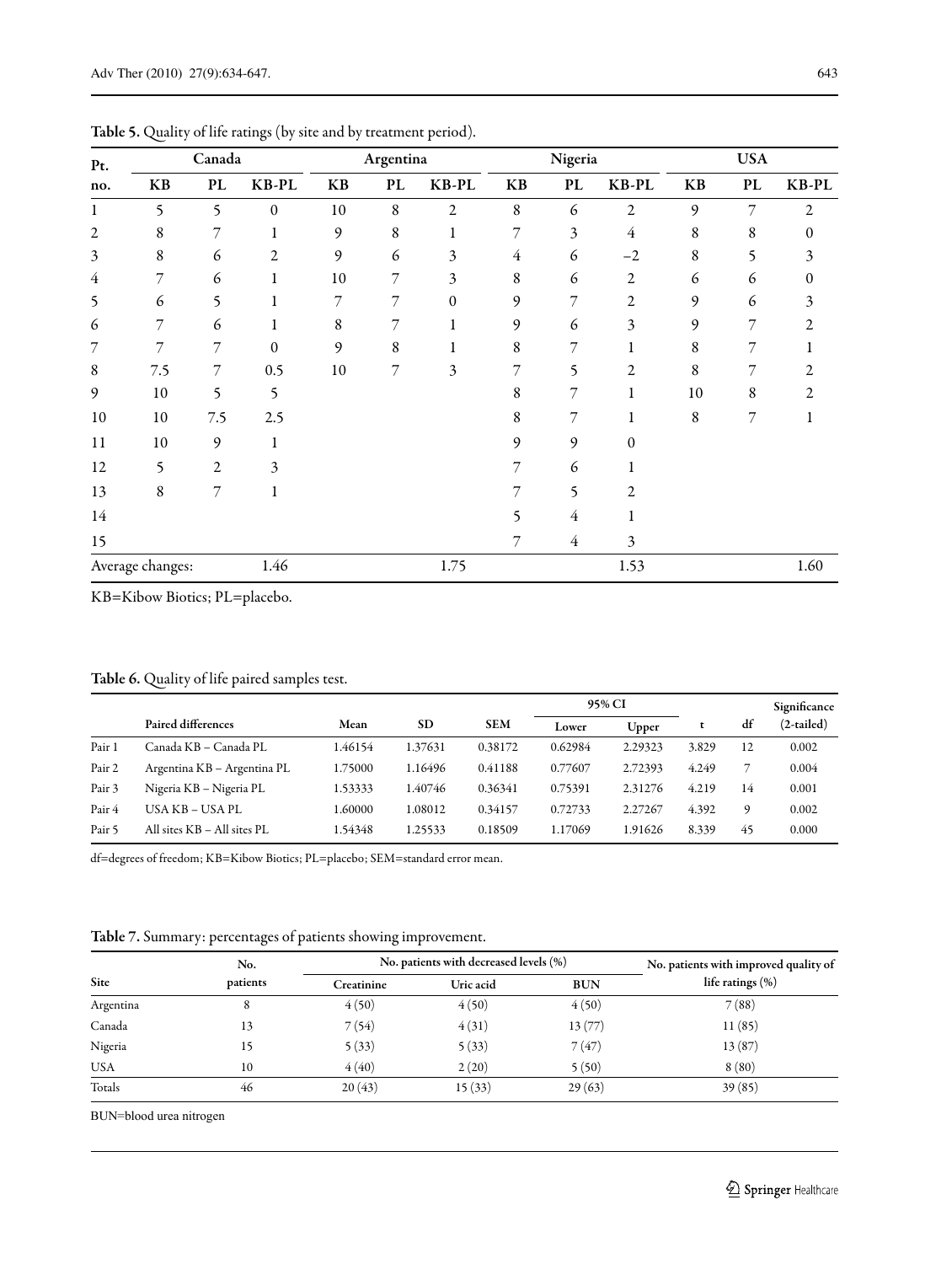## DISCUSSION

A food-grade, gram-positive bacteria in a probiotic formulation was previously found to be beneficial to rodents, $44,45$  miniature pigs, $46$  as well as cats<sup>47</sup> and dogs (Dr. Gary Van Engelenberg, DVM, CVA, Iowa Veterinary Acupuncture Clinic, Des Moines, IA, personal communications, January-June 2007) with renal failure.

While multiple probiotic products are now marketed, it is encouraging to appreciate that patients with substantive CKD are willing to participate in a study protocol that represented an initial human trial with an unknown outcome.

Further studies have been initiated to discern the reason for the low levels of bifidobacteria that reflect total fecal anaerobes. By contrast, the increased stool content of both lactobacillus and streptococcus observed for 90 days may reflect intragut conversion of urea to ammonia, a source of nitrogen for multiple metabolic purposes, including additional microbial growth. One possible benefit of administering probiotic bacteria to azotemic subjects would be a reduction in the "ammonia burden," as bacterial metabolism substitutes for missing renal excretion of ammonia in renal failure. Fecal pH of the probiotic bacteria cohort (pH 6.94) was lower than the placebo cohort (pH 7.29) with a confidence interval of >95% (Figure 2). An alternative explanation for the lower stool pH observed in the cohort receiving probiotic bacteria might be that *Lactobacillus* in the mixture administered is a species known to generate an acidic environment due to production or generation of lactic acid.

A simple customized QOL questionnaire employing a subjective scale of 1-10 was also evaluated at all study sites. Subjects in all the study sites of this clinical trial were asked to maintain a diary throughout the study in which

Figure 2. Observed fecal pH values.



any unusual observations, including change in bowel movement frequency, gas, bloating, or any other discomforts, were recorded. In this context, each subject's self-assessment of QOL afforded insight into how oral ingestion of living bacteria might alter day-to-day behavior.

The strength of this study lies in its documentation that a small group of subjects with CKD (*n*=46) safely completed a 6-month trial of probiotic bacteria without adverse incident, and with some indication of benefit in terms of moderating symptoms of kidney failure. Some subjects reported an improved QOL, which is a strong stimulus to further evaluate the concept that the bowel may partially substitute for missing kidney function when "activated" with probiotic bacteria.

## **LIMITATIONS**

The small sample size imposed the main limitation in analysis of results in this pilot study. It also needs to be considered that reductions in plasma levels of creatinine, uric acid, and urea may sometimes result from a loss of appetite during bacteriotherapy, which may also be a possible limiting factor. However, lack of appetite was not reported by any study patients. It should also be noted that full nutritional assessment of study subjects was not affected, as this was a pilot-scale study undertaken with limited resources. In addition, the study design had patients serving as their own control, which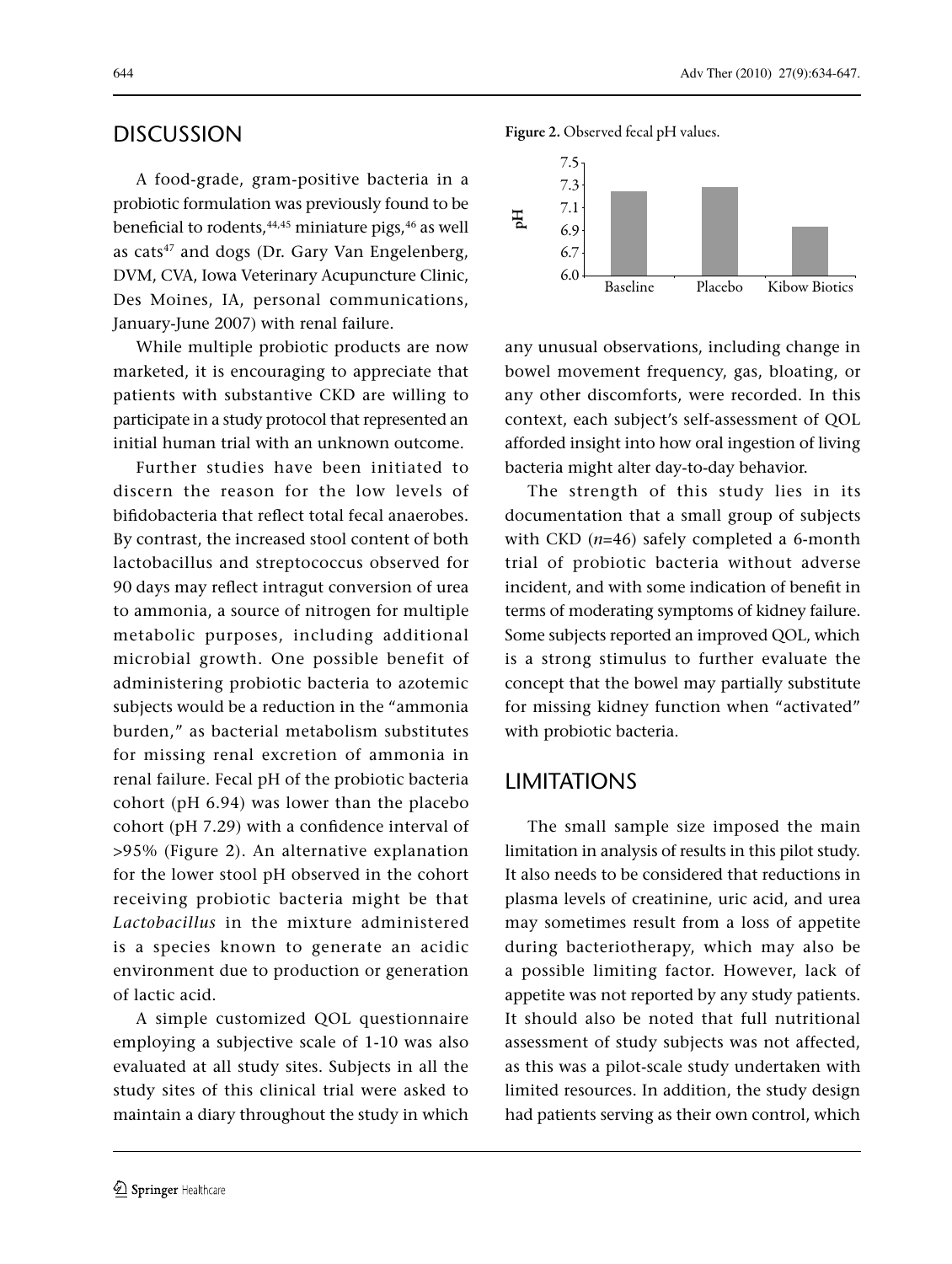may be viewed as a study limitation. Therefore, both a larger patient cohort and an increased dose of administered probiotic formulation will be a major objective of future planned derivative studies. Lastly, in future trials, we intend to use a SF36 questionnaire, which will be a more appropriate tool for assessing QOL as opposed to the custom-made questionnaire with a subjective scale of 1-10 that was used for this study.

## **CONCLUSION**

The main outcomes of this preliminary trial include a significant reduction of BUN, enhanced well-being, and absence of serious adverse effects, all of which support the use of the chosen probiotic formulation for bowelbased toxic solute extraction. QOL and BUN levels showed significant difference in outcome (*P*<0.05) between placebo and probiotic treatment periods at all four sites (46 patients). Further evaluation of this probiotic formulation will include a dose-escalation trial in a similar prospective, placebo-controlled, and doubleblind study.

## ACKNOWLEDGMENTS

The first and second authors of this article, Natarajan Ranganathan and Parimalam Ranganthan, both hold a substantial equity interest in Kibow Biotech, Inc.

The authors thank Bohdan Pechenyak, a part-time employee of Kibow Biotech (and also currently a graduate student at Temple University, Philadelphia, PA, USA), for assistance in the initial drafting of this paper. The authors also acknowledge the help and continued interaction with Dione Rochester, monitor for this study at the Corporate Medical Center, Scarborough, ON, Canada. In addition, the authors also acknowledge Frank Modersitzki, VA

Medical Center, New York, NY, USA, and several others from other respective sites who were helpful in accomplishing our clinical studies at their respective sites.

**Open Access.** This article is distributed under the terms of the Creative Commons Attribution Noncommercial License which permits any noncommercial use, distribution, and reproduction in any medium, provided the original author(s) and source are credited.

## REFERENCES

- 1. Joint FAO/WHO Working Group Report on Drafting Guidelines for the Evaluation of Probiotics in Food London, Ontario, Canada, April 30-May 1, 2002.
- 2. Sherman M. Probiotics and microflora. US Pharmacist. 2009;34:42-44.
- 3. Lee Y-K, Salminen S. The coming of age of probiotics. TIFST. 1995;6:241-245.
- 4. Murthy M. Delineation of beneficial characteristics of effective probiotics. JAMA. 2000;3:38-43.
- 5. Reddy SB. Possible mechanisms by which proand prebiotics influence colon carcinogenesis and tumor growth. J Nutr. 1999;129(7 suppl.):1478S-1482S.
- 6. USRDS 2009 Annual Data Report. United States Renal Data System web site. Available at: www. usrds.org/adr.htm. Accessed November 1, 2009.
- 7. Ayodele OE, Alebiosu CO. Burden of chronic kidney disease: an international perspective. Adv Chronic Kidney Dis. 2010;17:215-224.
- 8. Vanholder R, De Smet R, Glorieux G, et al. Review on uremic toxins: classification, concentration, and inter-individual variability. Kidney Int. 2003;63:1934-1943.
- 9. Ranganathan N. Probiotic dietary supplementation in patients with stage III and IV chronic kidney disease: a 6-month pilot scale trial in Canada. Curr Med Res Opin. 2009;25:1919-1930.
- 10. Drasar BS, Roberts AK. Chapter 3: Control of the large bowel bowel microflora. The adult climax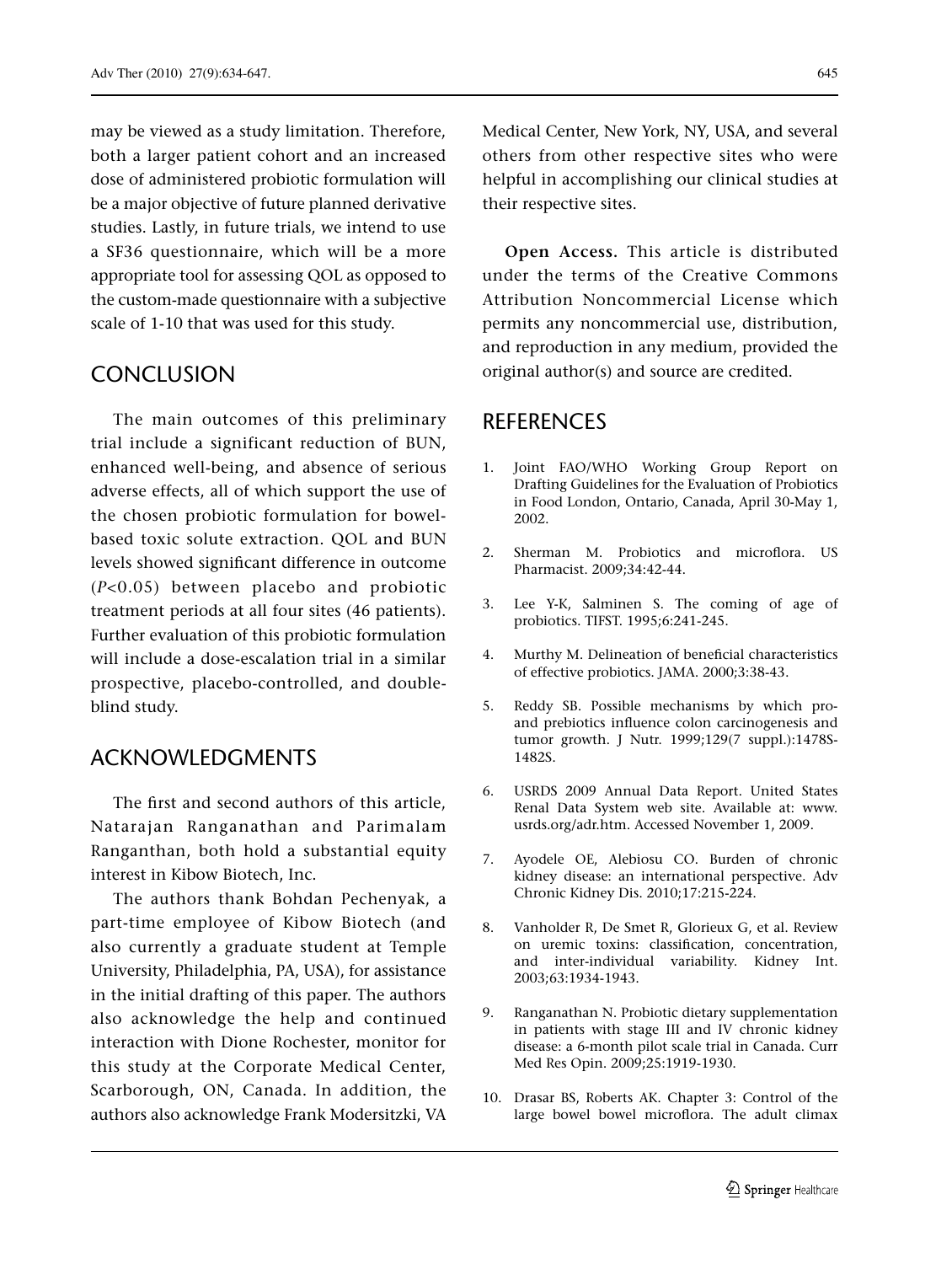microflora. In: Human Microbial Ecology. Hill MJ, Marsh PD, editors. Boca Raton, FL: CRC Press, Inc.; 1990:93-103.

- 11. Reuter G. Lactobacilli and Bifidobacterium microflora of the human intestine: composition and succession. Curr Issues Intest Microbial. 2001;2:43-53.
- 12. Stig Benchmark: reviews immunomodulation by pro- and prebiotics. Japan Bifidus Foundation. 2001;120:9-18.
- 13. Sparks RE. Review of gastrointestinal perfusion in the treatment of uremia. Clin Nephrol. 1979;2:81- 85.
- 14. Fuller R. Probiotics in human medicine. Gut. 1991;32:439-442.
- 15. Speck ML. Contributions of microorganisms to foods and nutrition. Nutr News. 1975;38:13.
- 16. Alm L. The effect of Lactobacillus acidophilus administration upon survival of salmonella in randomly selected human carriers. Prog Ed Nutr Sci. 1983;7:13-17.
- 17. Clements ML. Exogenous lactobacilli fed to mantheir fate and ability to prevent diarrheal disease. Prog Ed Nutr Sci. 1983;7:29-37.
- 18. Barbero GJ, Runge G, Fischer D, Crawford MN, Torres FE, Gyorgy P. Investigations of bacterial flora, pH and sugar content in the intestinal tract of infants. J Pediat.1952;40:152-163.
- 19. Mata LJ. Intestinal colonization of breast-fed children in a rural area of low socioeconomic level. Ann N Y Acad Sci. 1971;176:93-109.
- 20. Wynder EL. Colon cancer prevention. Cancer. 1977;40:2565-2571.
- 21. Donaldson RM. Normal bacterial populations of the intestine and their relation to intestinal function. N Engl J Med. 1964;270:1050-1056.
- 22. Shahani KM, Ayebo AD. Role of dietary lactobacilli in gastrointestinal microecology. Am J Clin Nutr. 1980;32:2448-2457.
- 23. Gilliland SE. Antagonistic action of Lactobacillus acidophilus toward intestinal and food borne pathogens in associative cultures. J Food Prot. 1997;40:820-823.
- 24. Sherwood L, Nahas L. Lerner PI, Weinstein L. Studies of intestinal microflora I: effects of diet,

age, and periodic sampling on numbers of fecal microorganisms in man. Gastroenterology. 1967;53:845-855.

- 25. Costerton JW, Rozee KR, Cheng KJ. Colonization of particulates, mucous, and intestinal tissue. Prog Ed Nutr Sci. 1983;7:91-105.
- 26. Tasovac B, Kocic A. Lactobacillus acidophilus flora and its effect in preventing infant entercolitis. Srp Arh Celok Lek. 1970;98:2019-2028. Article in Serbian
- 27. Kalouod H, Stogmann W. Clinical experience with a Bifidus milk feed. Arch Kinderheilk. 1968;177:29- 35.
- 28. Mayer JB. Moglichkeiten einer phsiologischen antiviotischem therapie beim Saugling mit Bacterium bifidum (Lactobacillus Bifidus). Mschr Kinderheilk. 1966;114:67-73.
- 29. Mayer JB. Interrelationships between diet, intestinal flora and viruses. Phys Med Rehab. 1969;10:16-23.
- 30. Reyed MR. The Role of Bifidobacteria in health. Res J Med Med Sci. 2007;2:14-27.
- 31. Schauss AG. Lactobacillus acidophilus: Methods of action, clinical application, and toxicity data. J Adv Med. 1990;3:163-178.
- 32. Simon GL, Gorbach SL. Intestinal flora in health and disease. In: Physiology of the Gastrointestinal Tract. New York: Raven Press; 1981:1361-1369.
- 33. Rasic JLJ, Kurmann JA. Bifidobacteria and their Role. Basel, Switzerland: Birkhauser Verlag; 1983.
- 34. Blom H, Mortvedt C. Anti-microbial substances produced by food associated micro-organisms. Biochem Soc Trans-Food Biotech. 1991;694-698.
- 35. Daeschel MA. Applications of bacteriocins in food systems. In: Biotechnology and Food Safety. Boston, MA: Butterworth-Heinemann; 1990:91- 104.
- 36. Shanai KM. Natural antibiotic activity of Lactobacillus acidophilus and Bulagricus II. Isolation of acidophilin from L. acidophilus. Cult Dairy Prod J. 1977;12:8.
- 37. Vincent JG, Veomett RC, Riley RF. Antibacterial activity associated with Lactobacillus acidophilus. J Bacteriol. 1959;78:447-484.
- 38. Sabine D. An antibiotic-like effect of lactobacillus acidophilus. Nature. 1963;199:811.